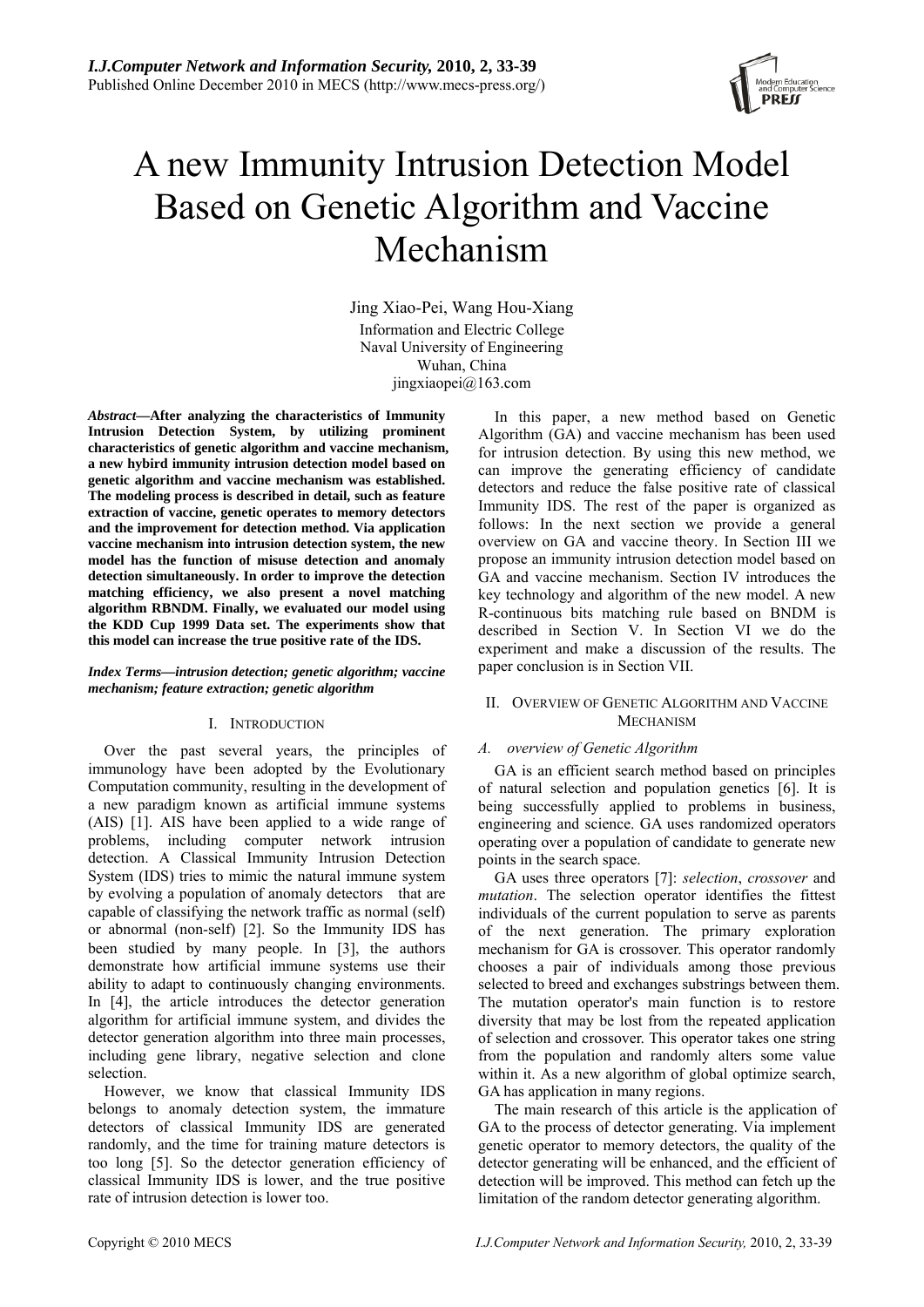#### *B. overview of vaccine mechanism*

As we all know, some diseases humans cannot resist depends on peoples self immunity system, such as variola and infantile paralysis. Then people need vaccination to strengthen immunity system and prevent disease. The vaccine can supply numbers of innocuous antigens for immunity system, when the immunity system discovered antigen similar with these antigens, the immunity system will be able to produce an immune response for this kinds antigens, and create antibody to resist antigens.

Immunity system has an special memory function, if the system expose to some bacteria or virus specifically, the system can has immunity ability to these bacteria or virus last many years even lifetime [8]. So when immunity system encounters similar kinds of diseases, the system can produce an immune response quickly.

The research of this article regards known intrusion types as known diseases, and then makes feature extraction for known intrusion types to generate vaccines, and application vaccines to detectors for intrusion detecting.

## III. IMMUNITY INTRUSION DETECTION MODEL USING GA AND VACCINE MECHANISM

#### *A. The Classical Immunity Detection Model*

The work flow of Classical Immunity Detection Model (CIDM) is show in Fig.1.



Figure 1. Flow chart of Classical Immunity Detection Model

This CIDM defines 'self' by building the normal behaviour patterns of a monitored system. Initially, it generates a number of random patterns; these patterns are exposed to self pattern for negative selection. If any randomly generated pattern matches a self pattern, this pattern fails to become a detector and thus it is removed. Otherwise, it becomes a 'detector' pattern and monitors subsequent profiled patterns of the system. During the intrusion detecting stage, if a 'detector' pattern matches any newly profiled pattern, it is then considered that new intrusion action must have occurred in the monitored system [9]. This negative selection algorithm enables CIDM to detect novel attacks. And can adapt to dynamically changing environments.

However, this model also has many disadvantages.

One disadvantage is the CIDM cannot adapt the demand of real-time detection system [10]. Because of the detectors of AIS-based IDS are generated randomly, the efficiency of detector generation is lower, and the time for training mature detectors is too long. So the CIDM cannot adapt the demand of real-time detection system. Another advantage is that the CIDM lack human-robot interactivity ability [11]. System administrator cannot change the form of detectors set when the exterior environment has changed. For example, when the system administrator known a new types of intrusion action by other approach, and our system has not discover this types of intrusion action, how to add this new intrusion action into our detection set, and make our system warning when encountered this intrusion action, however, the CIDM do not consider this situation.

#### *B. The Architecture of IIDMGV*

In order to solve the problems of CIDM, and elevate the true positive rate of CIDM, we establish a novel Immunity Intrusion Detection Model using GA and Vaccine mechanism (IIDMGV). This model regards known intrusion types as known diseases, then make feature extraction for known intrusion types to generate vaccines, and application vaccines to detectors for intrusion detecting [12]. So the IIDMGV can have the function of misuse detection and anomaly detection simultaneously. The improved function of IIDMGV is described as follows:

*1) The generating method for detectors generating is improved.* We use two ways to generate detector set. One way is the classic method that generating immature detectors set randomly, another way is application GA in memory detectors to generate immature detectors set, this method repairs the limitation of the random detector generating algorithm, make the IDS has a strong detection ability of known viruses and attacks, shorten the training time of IIDMGV. We defined detectors sets generated by these two ways as immune detectors set.

*2) Introduce vaccine detectors set.* The process of vaccine detectors set generating is shown in Fig.2.



Figure 2. The process of vaccine extraction

After feature extraction and redundancy deletion for known attack actions, the immature vaccine detectors is generated, then via negative selection, Immature vaccine detectors that have survived the negative selection become mature vaccine detectors, thus, these detectors can use for intrusion detection. We defined

Copyright © 2010 MECS *I.J.Computer Network and Information Security,* 2010, 2, 33-39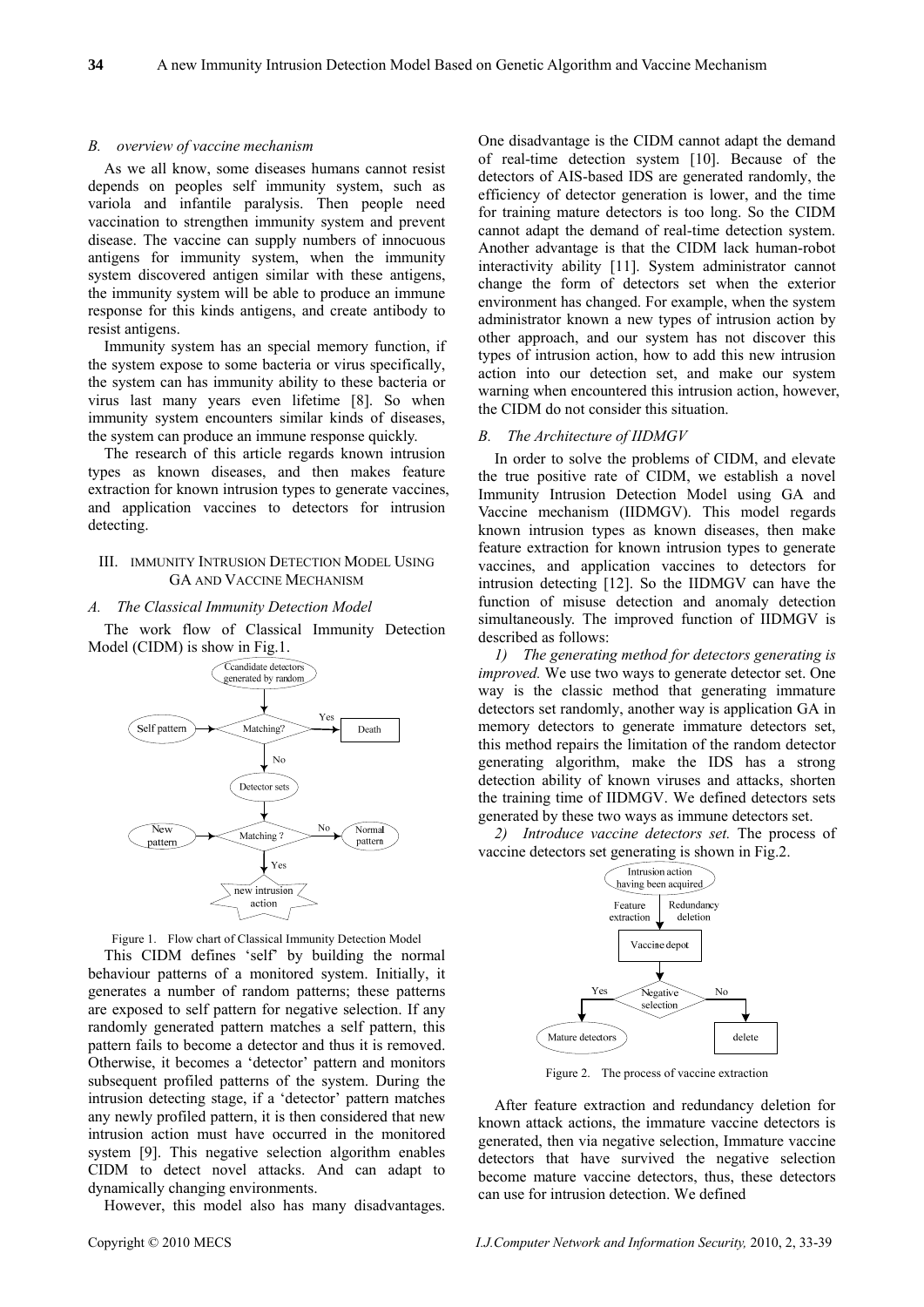detectors set generated by vaccine as vaccine detectors set.

The IIDMGV is no longer an isolation system, when the Vaccine mechanism is join in it. This model can receive new detectors from other IDS to improve itself detection efficiency. This model also combines the function of misuse detection and anomaly detection. Fig.3 shows the architecture of IIDMGV.



Figure 3. The architecture of IIDMGV

## IV. DESCRIPTION OF KEY TECHNOLOGY AND ALGORITHM

## *A. Basic Definition*

Let *U* denote the finite set of binary character string which length is *m*, it has two subsets: self set and nonself set. Where *S*∪*N=U*, S∩*N=Φ*. The process of detecting intrusion actions like classify binary character string I  $(I \in U)$ , using method to distinguish *I* is belong to self set or nonself set. We defined detector set as  $P: P = \{p_1, p_2...\}$  $p_i$ <sup>2</sup>,  $p_i \in \{0, m\}$ ,  $i \leq m$ ; set matching function *f* as:  $f(I; p)$ ; where  $p \in P$ ; set *r* as matching threshold. For anyone character string  $T(T \in U)$ , we use (1) to justify which set that character string *I* belongs to.

$$
match(f, r, I, P) = \begin{cases} \text{nonself} & f(I, p) \ge r \\ \text{self} & else \end{cases} \tag{1}
$$

# *B. Vaccine Detector Set Generating*

In order to generate vaccine detector set, we need to do feature extraction and redundancy deletion for known attack actions. The feature extraction operator is defined as  $f_e \in F$ ;  $F = \{0, 1, \frac{4}{3}^l \}$  (l  $\in N$ , l > 0), and the length is *l*. We set  $f e^{k}$  denotes the *k-th* bin of  $f_e$ . Let  $a_1, a_2, \ldots, a_s$  denote the known attack actions set, then the feature extraction

equation is:

$$
f e^{k} = \begin{cases} 1, & \frac{1}{s} \sum_{i=1}^{s} a_{i}^{k} \ge \alpha \\ 0, & \frac{1}{s} \sum_{i=1}^{s} a_{i}^{k} \le \beta \\ *, & \beta < \frac{1}{s} \sum_{i=1}^{s} a_{i}^{k} < \alpha \end{cases} \tag{2}
$$

Where  $\alpha = 0.8$ ,  $\beta = 0.2$  [13]. By observation, it can be saw that the feature extraction is to find out the common feature bin. The bin which not equals  $*$  is the common choiceness feature bin. After feature extraction, we do vaccination to generate new vaccine, Let  $V_a$  denote vaccine set, and defined known intrusion set as:  $a<sub>l</sub>$ ,  $a_2...a_s$ , the vaccine generating equation is:

$$
Va^k = fe^k \Theta a^k = \begin{cases} fe^k, & fe^k = 1 \quad \text{or} \quad 0 \quad (3) \\ a^k, & fe^k = 1 \end{cases}
$$

From (3), we can describe the characters of vaccine detectors set as follows:

*1) Via feature extraction for intrusion actions, reduces the redundancy of vaccine set, by this way the detection time will be shorten, and the detection efficiency will be improved largely.* 

*2) The vaccine reserve the common choiceness feature bin of known intrusion set, make sure that these types of attack events will be discovered quickly.* 

# *C. Improved GA in Candidate Detectors Generating*

#### *1) Coding rule*

The evolution mechanism of GA is based on data coding, the search ability and population diversity of GA will be different because of data coding rule. We often use two kinds of coding rule [6]: *binary coding* and *floating point numbers coding*. In this article we choose binary coding for its stronger search ability.

As a controls parameter of GA, the size of original population (*N*) can affect the arithmetic astringency [7]. If the population size is too large, the time for arithmetic convergence will be longer; but if the population size is too small, it will be difficult to find the best result. In this article, the size of original population (*N*) is between 30 and 100.

## *2) Fitness function*

In the process of evolution research, the fitness of an individual is estimated only by fitness function. The individual which has better fitness has high probability to become parents. The detection efficiency of the detector is also determined by fitness function. So a fitness function must be devised for each problem to be solved. In this article, individual fitness can confirm by true positive rate (*TPR*) and false positive rate (*FPR*).

true positive rate = the number of intrusion event which be detected / the number of total intrusion event;

false positive rate  $=$  the number of normal event which be detected / the number of total normal event。

Set *D* as the detector set,  $x_i$  is an individual of the set,  $x_i \in D$ . Define the individual detection value  $f(x_i)$ :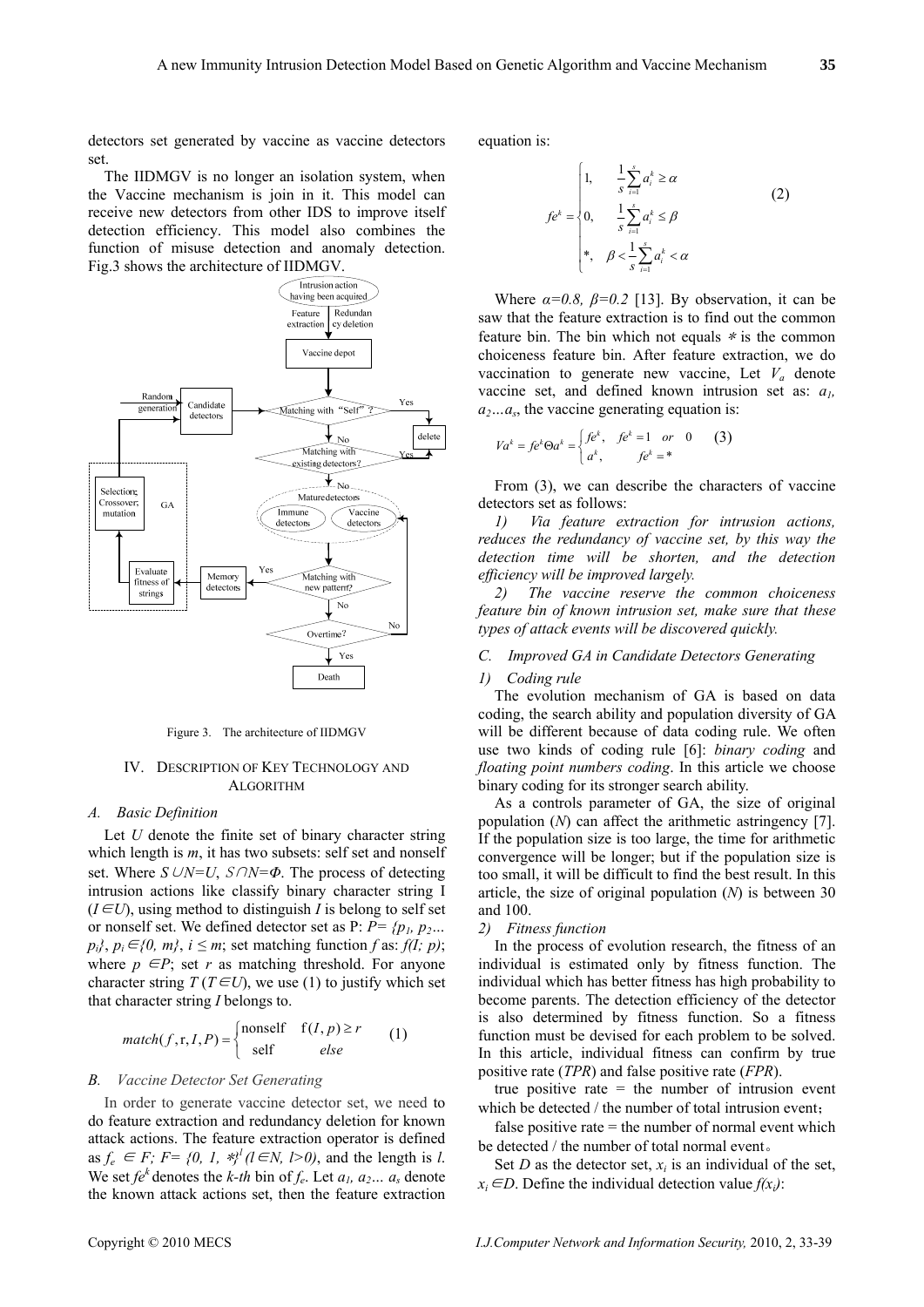$$
f(x_i) = TPR - FPR \tag{4}
$$

Where  $f(x_i)$  is the individual detection value, the individual which has higher true positive rate can has a higher detection value. The range of detection value is [-1, 1]  $(f(x_i) \in [-1,1])$ . Considering that detector set *D* has lots of individual, the individual which can become into parents its detection value must higher than the average value of set. Therefore, we computed the average value of set firstly, then use this number subtracted from individual detection value, this formula we finally have is fitness function of the article. Because of the value of fitness function must be non-negative, so we add a number to the function, make sure the value of fitness function is non-negative.

$$
F(x_i) = f(x_i) - \sum_{i=1}^{n} \frac{f(x_i)}{n} + 2
$$
 (5)

Where  $F(x_i)$  is the fitness function. The value of the function is higher shows that the number of vulnerabilities the individual covers is more. So this individual can be selected as parents.

## *3) Improved Genetic Operator*

The selection operator identifies the fittest individuals of the current population to serve as parents of the next generation. The selection mechanism can take many forms, but it always ensures that the best individuals have a higher probability to be selected to reproduce the new generation. In this article, we select the individuals which have higher fitness.

For any  $x_i \in D$ , the fitness of  $x_i$  is  $F(x_i)$ , so the selection probability of *xi* is:

$$
P(x_i) = \frac{F(x_i)}{\sum_{i=1}^{n} F(x_i)}
$$
 (6)

Where  $\sum_{i=1}^{n} F(x_i)$ 1  $\sum_{i=1}^{n} F(x_i)$  is the sum of the fitness function value *i* =

in the dataset *D*. From (6), we can see that the value of  $P(x_i)$  is higher shows that the individual has more probability to be selected as parents.

After selecting the originality cluster, we need setting crossover probability *Pc* and mutation probability *Pm*, then using genetic operate to generate new CDs.

The primary exploration mechanism for GA is crossover operator. This operator randomly chooses a pairs individuals among those previously selected to breed and exchange substrings between them. The exchange occurs around randomly selected crossing points. Binary crossover has three main forms: *single-point crossover*; *multiple-point crossover* and *uniform crossover*. In this article we use three-point crossover. The main function of mutation operator is to restore diversity that may lose from the repeated application of selection and crossover. This operator takes one string from the population and randomly alters some value within it. Following nature's example, the probability of applying the mutation operator is very low compared to the probability of applying the crossover operator.

## *D. Improved Intrusion detecting method*

The detectors set of IIDMGV have three subsets: immune detectors sets, vaccine detectors sets and memory detectors sets. The testing data which is matched by immune detectors cannot be considered as intrusion action, unless it also received coordinated response. However, the testing data which is matched by vaccine detectors or memory detectors can be considered as intrusion action, and do not need coordinated response. So the detecting steps of IIDMGV can be described in Fig.4.



Figure 4. The detecting steps of IIDMGV

Fig.4 shows that when the model reached steady state, the form of vaccine detectors set and memory detectors set will be perfect, and most intrusion data can be detected by them without coordinated response, so the detection efficiency of IIDMGV is improved and hte time consuming of detection is reduced.

#### V. PATTERN MATCHING ALGORITHMS

String matching is a very important part in intrusion detecting based on Artificial Immune System, r-continuous bits matching rule is the primary matching rule in present study. However, the time consuming of the algorithm with r-continuous bits matching rule has an exponent rise with the increase of r. with the increase of r, the system will be affected greatly and the performance of system will becomes lower. In order to resolve this problem, we present a new R-continuous bits matching rule based on Backward Nondeterministic DAWG Matching algorithm (RBNDM).

# *A. Backward Nondeterministic DAWG Matching (BNDM)*

We use the following notations. Let a pattern  $P =$  $p_1p_2 \ldots p_m$  and a text  $T = t_1t_2 \ldots t_n$  be two strings over a finite alphabet  $\Sigma$ . The task of string matching is to find all occurrences of *P* in *T* .

The BNDM algorithm uses a table *B* which, for each character *a*, stores a bit mask expressing its locations in the pattern. The search state is kept in a word  $d=d_{m-1}... d_0$ , The bit  $d_i$  at iteration k is set if an only if  $p[m-i]$ ...  $m-1-i+k$ ]= $t[j+m-k \dots j+m-1]$ . At iteration 0, *d* is set to  $1^{m-1}$ .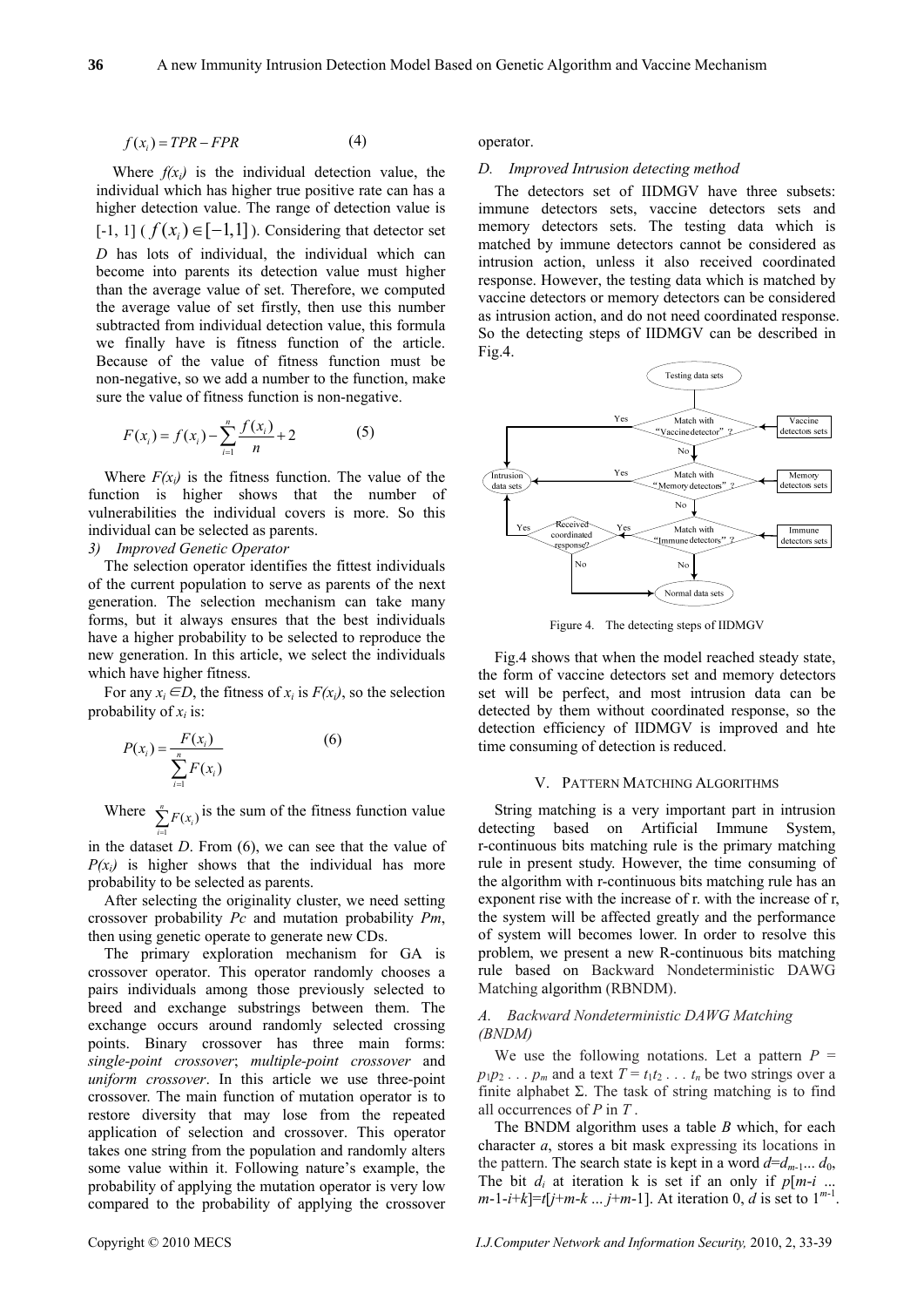The formula to update *d* follows  $d^* = (d \& B[t_i]) \leq 1$ . There is a match if and only if, after iteration *m*, it holds  $d_{m-1}=1$ . Whenever  $d_{m-1}=1$ , the algorithm has matched a prefix of the pattern in the current window position *j*. The longuest prefix matched gives the shift to the next position. The basic version of BNDM works for patterns which are not longer than the machine word size [15, 16].

## *B. RBNDM*

We have known that the BNDM has better matching performance, and time consuming is not large. But the theory basic of BNDM is that the all bits of pattern must match with the text continuously, however, r-continuous bits matching rule only needs r-continuous bits of pattern matching with the text. So when use BNDM for r-continuous bits matching, we need do some improvement to BNDM. The pseudocode of RBNDM is shown as below.

| <b>RBNDM</b> ( $P = p_1 p_2 \ldots p$ , $T = t_1 t_2 \ldots t_n$ )     |
|------------------------------------------------------------------------|
| preprocessing                                                          |
| for $a \in \Sigma$ do $B[a] \leftarrow 0$ end of for                   |
| for $j \in 1m$ do                                                      |
| $B[p_i] \leftarrow B[p_i] \mid (\theta^{i-1} \theta^{m-j})$ end of for |
| <b>Searching</b>                                                       |
| $pos \leftarrow 0$                                                     |
| while $pos \leq n - m$ do                                              |
| $i \leftarrow r: D \leftarrow l^m$                                     |
| while $D \neq 0^m$ do                                                  |
| $D \leftarrow D \& B[t_{\text{post}}]$                                 |
| $j \leftarrow j - 1$                                                   |
| if $j=0$ then                                                          |
| report occurrence at $pos + 1$                                         |
| end of if                                                              |
| $D \leftarrow D \ll 1$                                                 |
| <b>End of while</b>                                                    |
| $pos \leftarrow pos + j + l$                                           |
| end of while                                                           |

The RBNDM algorithms also use the bit mask table *B* and state vector *D* of BNDM, we set matching threshold is *r*, for each pattern *P*, the process of string matching can be described as follow:

We first align the right ends of the pattern and the position r of the text. Then compute *D* form right to left, this specific work is called an attempt. In each attempt, if  $D \neq 0^m$  and *j*=0, then report an occurrence at *pos + 1*, in other cases, shift the window to the right and the shift distance is  $j+1$ . In RBNDM algorithm, the maximal shift distance of RBNDM is *r*.

# VI. EXPERIMENTS AND ANALYSIS

#### *A. Data preprocess for experiment dataset*

The test dataset we selected is from KDD Cup 1999 Data, the dataset was obtained from MIT Lincoln laboratory 1998 DARPA Intrusion Detection Evaluation Dataset. This database contains a standard set of data to be audited, which includes a wide variety of intrusions simulated in a military network environment [17].

The data from KDD Cup 1999 can be partitioned into four kinds of attack: (1) Probe attack, e.g. Ipsweep, Mscan, Nmap etc; (2) DoS (Denial of Service) attack, e.g. Apaeh2, Ping of Dath, Smurf, Teardrop etc; (3) U2R (User to Root) attack, e.g. Eject, Ffbconfig, Perl etc; (4) R2L (User to Local) attack, e.g. Dictionary, Ftp-write, Imap etc.

The records from KDD Cup 1999 has 41 features, but only 31 features can representation the variety of various records, such as: duration—the connection lasting time; protocol-type, e.g. tcp, udp etc; service—target network service, e.g. http, telnet etc[18]. Due to the data features of KDD is too large, and some features are not very important for intrusion detecting. Therefore, we can select the features which the value will be changed distinctly when being attacked as intrusion info. After analysis the 31 data features, and based on the work by [13], we select 12 features to use for intrusion detection, these features are fall into three categories, and the features we selected are shown in Table I.

TABLE I. THE FEATURES SELECTED FOR INTRUSION DETECTION

| category                                                                    | feature name       | type       |
|-----------------------------------------------------------------------------|--------------------|------------|
| Basic features of<br>individual TCP<br>connections                          | duration           | continuous |
|                                                                             | protocol type      | discrete   |
|                                                                             | service            | discrete   |
|                                                                             | flag               | discrete   |
| Content features<br>within a connection<br>suggested by domain<br>knowledge | hot                | continuous |
|                                                                             | num failed logins  | continuous |
|                                                                             | root shell         | discrete   |
|                                                                             | num access files   | continuous |
| Traffic features<br>computed using a<br>two-second time<br>window           | count              | continuous |
|                                                                             | srv count          | continuous |
|                                                                             | diff srv rate      | continuous |
|                                                                             | srv diff host rate | continuous |

However, because of these features have different data types, such as: continuous and discrete. So we need further process for these feature data. For discrete type features, we just transform it into binary code. For continuous type features, we need normalized process firstly, the normalized function we use is

$$
f(x) = \begin{cases} (x - x_{\min}) / (x_{\max} - x_{\min}) & x_{\max} \neq x_{\min} \\ 0 & x_{\max} = x_{\min} \end{cases}
$$
 (7)

Where  $x \in [x_{min}, x_{max}]$ , from (7), we can see that  $f(x)$  $\epsilon$  *[0, 1]*. We keep two decimal places for *f(x)*, and transform it into binary code which length is 8. Finally, each record we selected will be transform into binary code which length is 72.

## *B. Experiment and Analysis*

We set the size of self population *N=4000*, testing population  $T=3000$ , vaccine population  $V_a=200$ , matching threshold  $r=10$ , probability of crossover

Copyright © 2010 MECS *I.J.Computer Network and Information Security,* 2010, 2, 33-39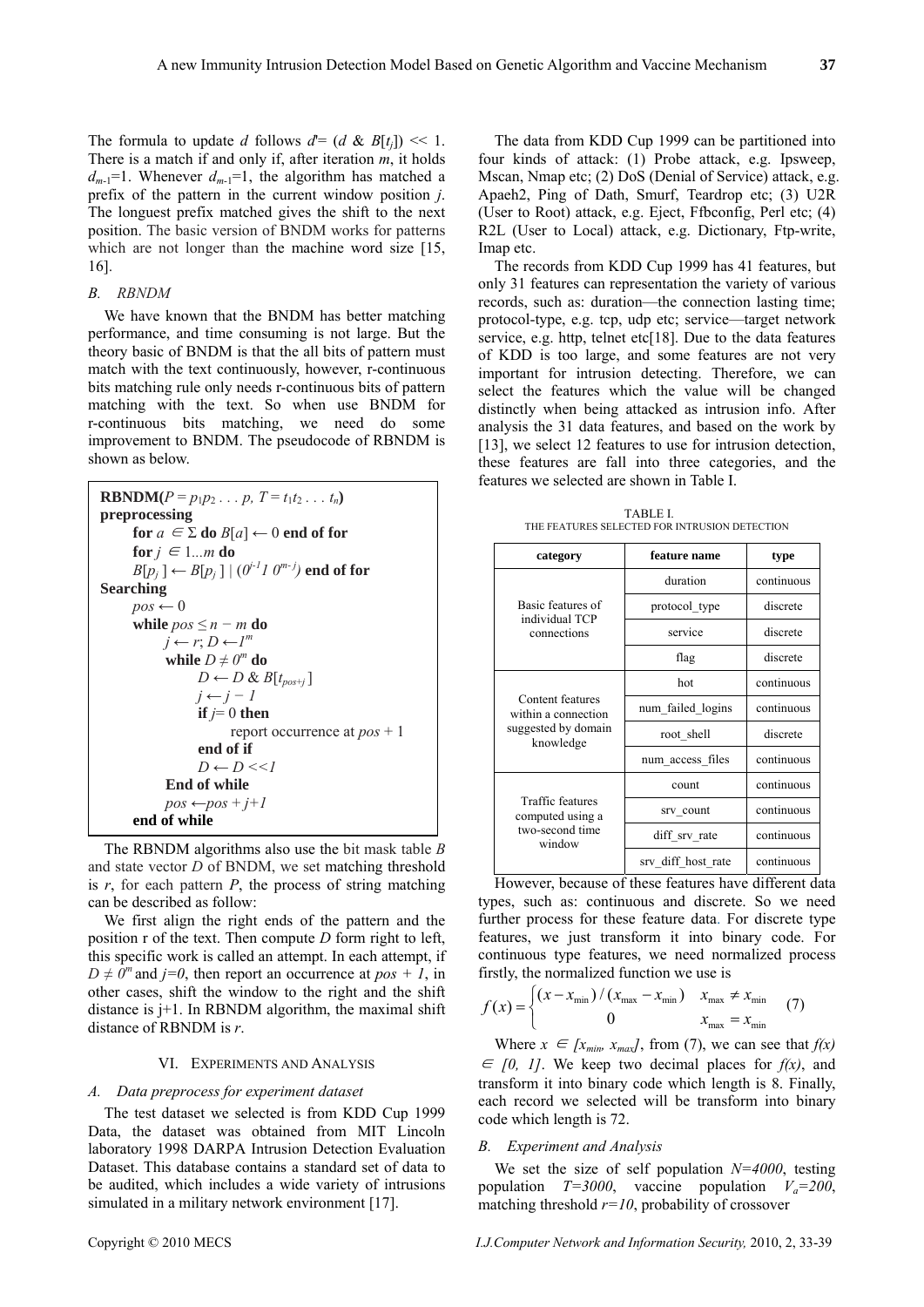$P_c=0.8$ , probability of mutation  $P_m=0.1$ . The alternate time for testing is *5000*. After setting the experimentation parameter, make use of WEKA software to do data experimentation. In the article, In order to show the better performance of IIDMGV, we compared the performance between CIDM and IIDMGV, and the experimentation parameters of two models are setting the same. The results for these two models are show in Table II.

TABLE II. RESULTS FOR TWO KINDS OF DETECTION MODELS

| <b>Intrusion</b><br><b>Types</b> | <b>CIDM</b> |            | <b>IIDMGV</b> |            |
|----------------------------------|-------------|------------|---------------|------------|
|                                  | <b>TPR</b>  | <b>FPR</b> | <b>TPR</b>    | <b>FPR</b> |
| Probe                            | 93.32%      | 5.35%      | 98.51%        | 3.21%      |
| DoS                              | 94.52%      | 6.67%      | 99.55%        | 1.02%      |
| U2R                              | 92.67%      | 4.63%      | 97.89%        | 1.53%      |
| R2L                              | 93.58%      | 6.58%      | 97.12%        | 2.12%      |

As seen from Table, the performance of IIDMGV is better than CIDM. This is because two mainly factors: (a). Application GA operates to CDs generating process. Via this way the quality of the detector generating is enhanced, and the detection efficient is also improved; (b). Introduce Vaccine mechanism into intrusion detecting. This method make the form of IIDMGV detectors much more perfect, and because of this method the model have the function of misuse detection and anomaly detection simultaneously. Because of introduces these two innovative methods, the IIDMGV has better self-adapt ability, and make the model has strong detection ability of viruses and attacks which has been discovered

From the Table we also see that the model has better detection effect for DoS, this is because the proportion of DoS detectors in vaccine is larger. In this way we can improve the detection effect for some kind's intrusion types purposefully, by control the proportion of these intrusion types in vaccine. Via application Vaccine mechanism to the model, the human-robot interactivity of model is strengthened obviously.



Figure 5. The relationship between the iterations time and the TPR

In order to know the relationship between the number

of iterations time and the performance of IIDMGV, we set different number of alternate time to see the change of IIDMGV performance. We displayed the result in Fig.5. The result shows that when the number of iterations time increase, the detection performance is better relatively. And along with the iterations time increasing, the IIDMGV reach the stabilization state faster than CIDM, this means the detection algorithm of IIDMGV has better convergence.

# VII. CONCLUSION

Because of the diversification of intrusion actions, a traditional immunity intrusion system, based on anomaly detection theory, cannot detect attacks with higher efficiency. A new developing direction of intrusion detection technology—hybrid intrusion detection technology has been researched by more and more people.

The article puts forward a novel immunity intrusion detection model using genetic algorithm and vaccine mechanism. Via application GA and a vaccine mechanism into intrusion detection system, change the generating mechanism of mature detectors and improve the composing of detectors population, the IIDMGV have the function of misuse detection and anomaly detection simultaneously. Finally, we implement experiment for the new model, and the experiments show this model is efficient, and can be used in practice to monitor the computer system in real time. In future research, how to optimize the detector set size and reduce the false positive rate will be paid more attention.

#### **REFERENCES**

- [1] Hofmeyr, S, Forrest, S. "Immunity by Design: An Artificial Immune System," Proceedings of the 1999 Genetic and Evolutionary Computation Conference, 1999, pp. 1289-1296.
- [2] Jiao Li-cheng, Du Hai-feng, et al. "Immune Optimization Computing, Learning and Identification," Bei Jing: Publishing House of Science, 2006, pp. 89-96.
- [3] Jungwon Kim, Peter J. Bentley. "Towards an Artificial Immune System for Network Intrusion Detection: An Investigation of Dynamic Clonal Selection," wcci, 2002, vol. 2, pp.1015-1020.
- [4] Jinyin Chen, Dongyong Yang, et al. "A Study of Detector Generation Algorithms Based on Artificial Immune in Intrusion Detection System," WSEAS TRANSACTIONS on BIOLOGY and BIOMEDICINE, 2007, vol. 4 (3), pp.29-35.
- [5] Hunt J E, Cooke D E. "Learning Using an Artificial Immune System," Journal of network and computer applications, 1996, vol. 19, pp. 189-212.
- [6] Cantu-Paz E. "Feature subset selection, class separability, and genetic algorithms," Proceedings of the Genetic and Evolutionary Computation Conf, 2004, pp. 959-970.
- [7] Kop M, Liu Xiu-fen. "Texture Detection by Genetic Programming," Proceedings of Congress on Evolutionary Computation, 2001, pp. 867-872.
- [8] Hou Hai-yu, Gerry Dozier. "Immunity-Based Intrusion Detection System Design, Vulnerability Analysis, and GENERTIA's Genetic Arms Race," ACM Symposium on Applied Computing, 2005, pp. 952-956.
- [9] Jungwon Kim, Peter J. Bentley. "An Evaluation of Negative Selection in an Artificial Immune System for Network Intrusion Detection," In GECC0-2001 Proceedings, 2001, pp. 1330–1337.
- [10] Hofneyr S A, Forrest S. "Architecture for an artificial immune system," Evolutionary Computation, 2000, vol. 8(4), pp. 443-473.

Copyright © 2010 MECS *I.J.Computer Network and Information Security,* 2010, 2, 33-39